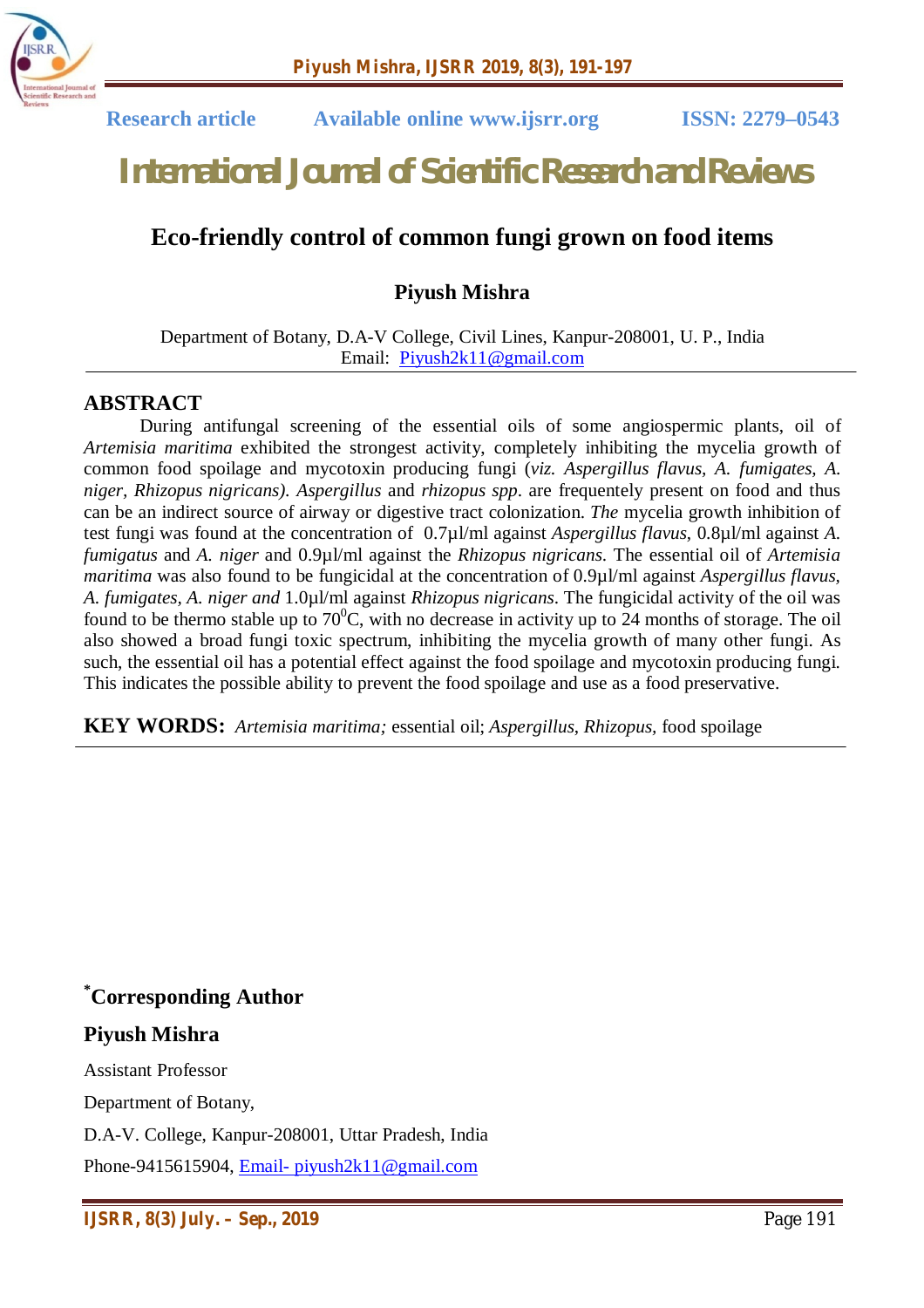#### **INTRODUCTION**

Fungal contaminate food items are very common in country like India where temperature and moisture prevalent. High temperature and moisture are good conductive for the multiplication and spreading of fungi. The degree and type of fungal contamination varied a lot according to the type of food items. The heaviest and most frequent fungal contamination occurred in food items are spores of *Asergillus* and Mucorales. Sample from several type of food items were selected at random from the kitchens, hostel mess and foods were usually stored. Food included regular tea bags, herbal tea bags, chocolate powder, chicory, ground pepper bags, bread, sandwich, rusks, ketchup, mustard, cereals, potato, biscuits, sponge cake, cheeses, and fruits like apple banana, lemon, melon, orange and papaya.

*Aspergillus* species are frequent present on food items and thus can be an indirect source of airway or digestive tract colonization<sup>1</sup>. Aspergillosis is usually acquired by inhalation of conidia<sup>2.</sup> One typical example is pepper which has been found to be massively contaminated by *Aspergillus*  flavus, A. fumigates, and A. niger<sup>3, 4, 5</sup>. As pepper is usually sprinkled on food just before eating, there is major risk of producing an aerosol of *Aspergillus* spores and exposing the persons to an air bourn contamination<sup>6</sup>. Regular tea was also consistently contaminated by molds<sup>7</sup>. Similarly uncertainty applies to freeze-dried soups, which may also contain spores of *Aspergillus* and Mucorales.

Mostly synthetic antifungal (fungicides) are used to control these fungi, which are largely non-renewable petro-products that are non-biodegradable and cause adverse effects and residual toxicity. Thus, in a meaningful search for new treatments with better and cheaper substitutes, plant resources are the natural choice. Naturally occurring fungi toxicants described to date are biodegradable<sup>8</sup> and are devoid of side effects compared with commercially available antifungal. Recently, essential oils of higher plant origin have been shown to be an effective bioactive agent without undesirable side effects and with strong fungicidal activity.<sup>9</sup> The findings prompted us to explore other plant products (essential oils), which could be utilize as effective fungi toxicants. We here report on the result of our investigation of the essential oil of *Artemisia maritima* L*. a* member of the family Compositae (Asteraceae) as an effective antifungal again common food spoilage and mycotoxin producing fungi (*Aspergillus flavus, A. fumigates, A. niger, Rhizopus nigricans).*

#### **EXPERIMENTAL SECTION**

Plant *Artemisia maritima* samples were collected during the month of September from the Kullu Valley of Himanchal Pradesh, India. The essential oil was extracted from the aerial parts of collected plant by hydro distillation using a Clevenger's apparatus.<sup>10</sup>A clear light-yellow-colored oily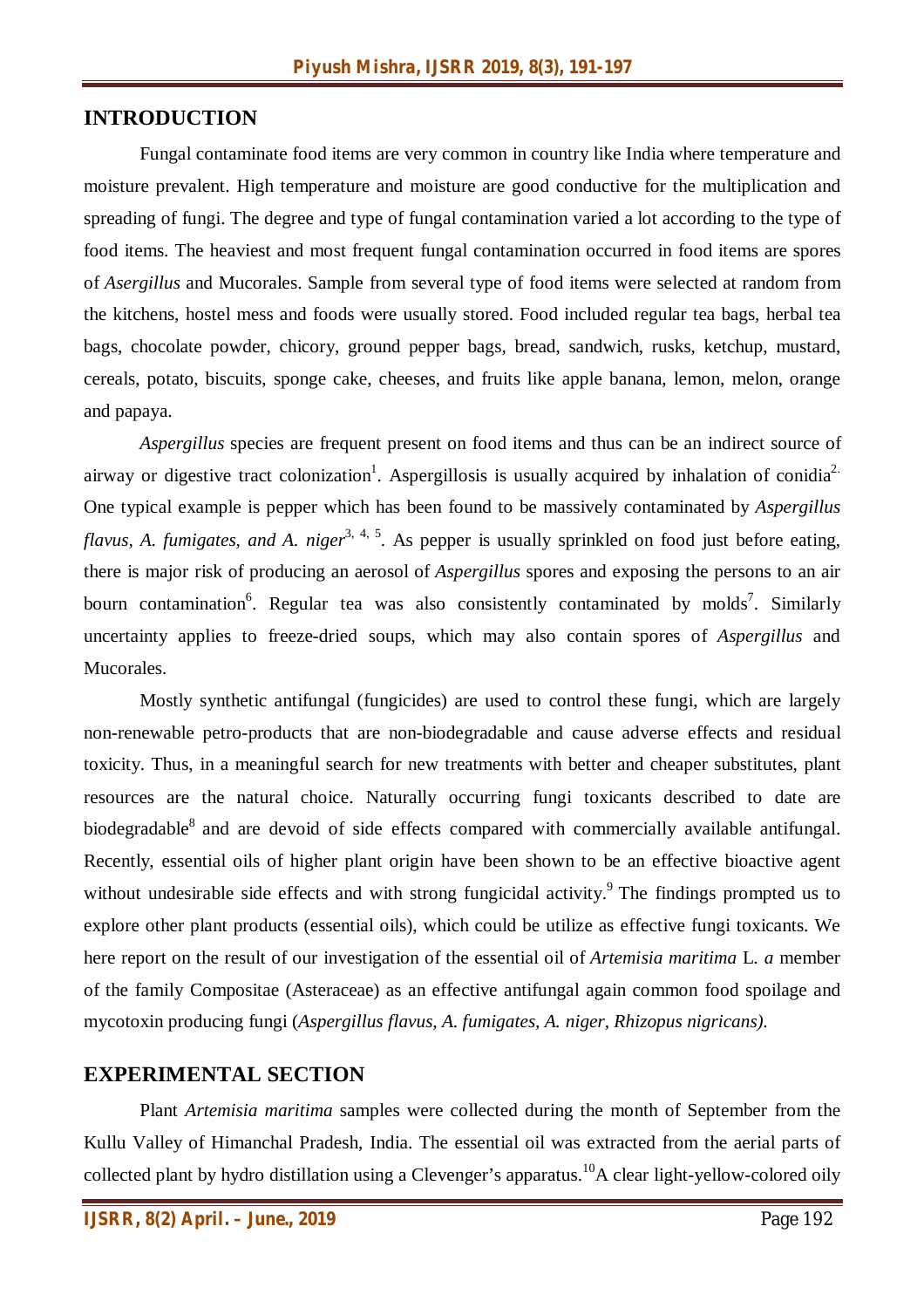layer was obtained on the top of the aqueous distillate, which was separated from the latter and dried over anhydrous sodium sulphate.

In *in vitro* studies, the minimum inhibitory concentrations (MICs) of the oil against test pathogens were determined following the poisoned food technique<sup>11</sup> with slight modification.<sup>12</sup> The requisite quantity of the oil samples were mixed in acetone (2% of the required quantity of the medium) and then added in pre-sterilized potato dextrose agar (PDA) medium, pH 5.6. In control sets, sterilized water (in place of the oil) and acetone were used in the medium in appropriate amounts. Mycelial discs of 5mm diameter, cut out from the periphery of 7 day old cultures, were aseptically inoculated upside-down on the agar surface of the medium. Inoculated Petri plates were incubated at  $27\pm10^{\circ}$ C and the observations were recorded on the seventh day. Percentage of mycelial growth inhibition (MGI) was calculated according to the formula:

$$
MGI = (dc - dt) \times 100/dc
$$

Where  $dc = fungal colour diameter in control sets. dt = fungal colour diameter in treatment sets.$ 

The minimum fungi static /fungicidal concentrations of the oil at minimum inhibitory concentrations (MICs) were ascertained by the method of Garber and Houston.<sup>13</sup> This was done by reinoculated the inhibited fungal discs at MICs on PDA medium. Observations were recorded after 7 days of incubation. Fungal growth on the seventh day indicated a fungi static nature, while the absence of fungal growth denoted fungicidal action of the oil. The effect of inoculums density (increased progressively up to 30 discs in multiples of five, each of 5 mm diameter) of the test pathogens on MICs of the oil was determined following the procedure outlined by Dikshit and Dixit.<sup>14</sup> The effect of physical factors viz. temperature and expiry of toxicity during storage of the oil, was evaluated according to Shahi *et al*.<sup>15</sup> Five lots of oil were kept in small vials, each containing 5 ml oil; these were exposed to different temperatures (30, 50 and  $70^{\circ}$ C) in an incubator for 1 h. Antifungal activity was then tested at MICs by the poisoned food technique.<sup>16</sup> Expiry of toxicity of the oil was determined by storing the oil at room temperature and testing antifungal activity at MICs at regular intervals of 60 days up to 24 months, following the poisoned food technique.<sup>16</sup>

The minimum killing time (MKT) of the oil was determined by the mycelial disc killing technique (MDKT) of Shahi *etal*. <sup>15</sup> Two treatment sets were maintained, one with pure oil (PO) and the other with the minimum fungicidal concentrations (MCCs) of the oil. The treatment set using MCCs of the oil was prepared by mixing the required quantity of the oil samples in acetone (5% of the total quantity of the treatment solution) and then adding this to the appropriate quantity of distilled water. Simultaneously, controls were maintained using sterilized water (in place of the oil) and acetone, adding into the distilled water in appropriate quantities.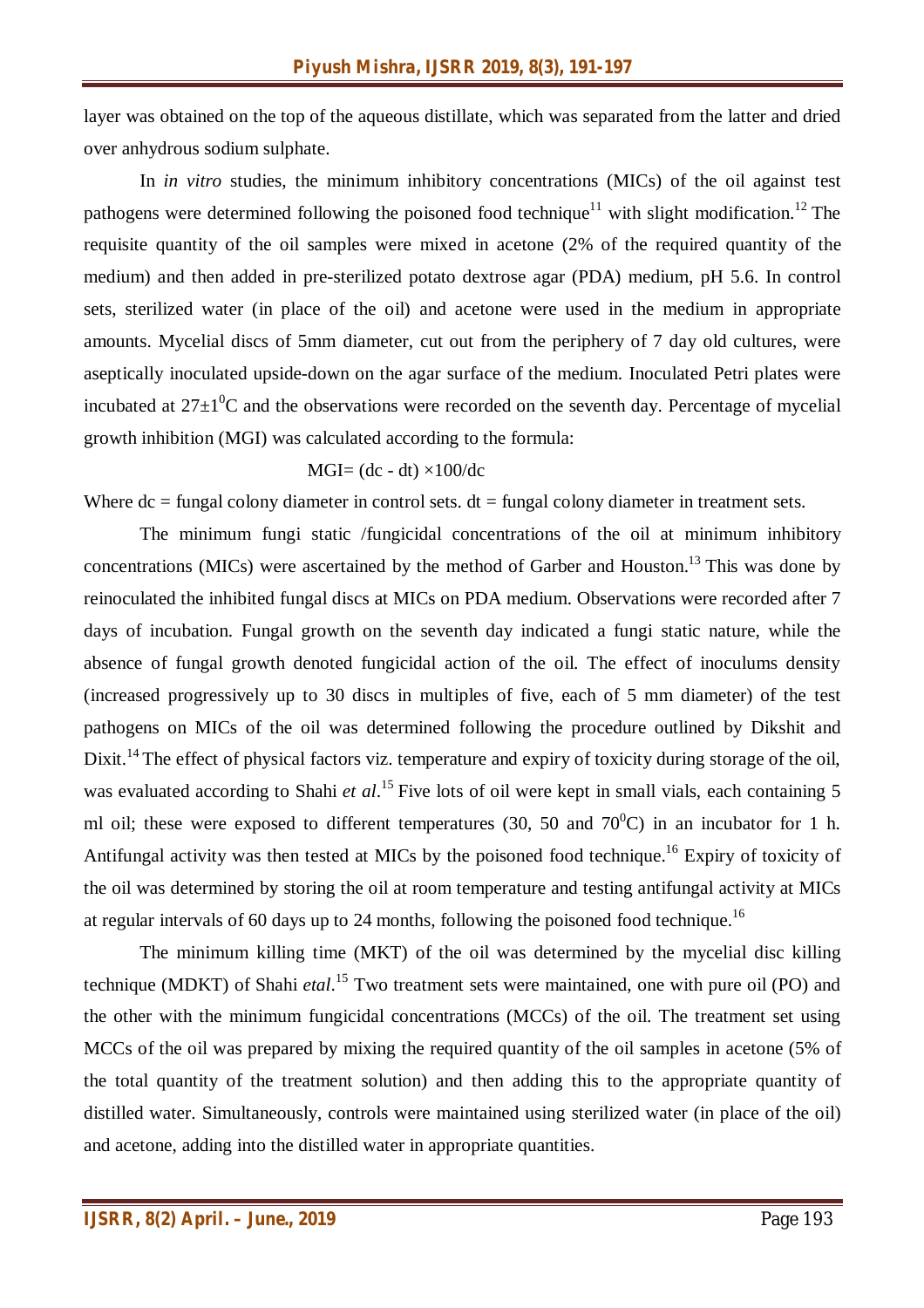Mycelial discs of 5 mm diameter, cut out from the periphery of 7 day-old cultures of the test pathogens, were aseptically placed in the culture tubes of different treatment and control sets. These mycelial discs were taken out of the tubes at different time intervals and washed immediately in the washing solution (containing acetone: sterilized distilled water, ratio 1:2) to remove the treatment solution. These washed mycelial discs were aseptically transferred upside-down to the PAD medium (pH 5.6) in the Petri plates. The same procedure was followed with the control sets. The inoculated Petri plates were incubated at  $27\pm10^{\circ}$ C and the observations recorded as an average value of five replicates on the seventh day. The percentage of fungal growth inhibition (FGI) was calculated by the formula of Shahi *et al*. <sup>15</sup>All the experiments were repeated twice, each containing five replicates, and the data presented here are based on their mean values.

**Table-1. Physicochemical properties of** *Artemisia maritima* **oil.**

| <b>Properties Studied</b>             | <b>Observation</b>               |
|---------------------------------------|----------------------------------|
| Plant Height                          | Up to $1.0$ m.                   |
| Oil Yield (%)                         | 0.60                             |
| Colour                                | <b>Light Yellow</b>              |
| Specific Gravity at 29.5 $^{\circ}$ C | 0.8835-0.9457                    |
| Refractive Index at $20^{\circ}$ C    | 1.4799-1.4925                    |
| <b>Optical Rotation</b>               | $+4^{0}$ 25'-16 <sup>0</sup> 75' |
| Acid Value                            | 7.535-27.07                      |
| Ester Value                           | 71.0-175.0                       |
| Cineole $(\%)$                        | $14.0 - 22.0$                    |
| Solubility                            | Acetone                          |
|                                       |                                  |

**Table-2. Minimum fungistatic concentration (s) and minimum fungicidal concentration (c) of the oil** *Artemisia maritima* **against test fungi.**

| <b>Concentration</b>                                                             | Mycelial growth inhibition (MGI) $(\%)$                                                                                                      |                                                                                                                                |                                                                                                                                   |                                                                                                                            |  |  |
|----------------------------------------------------------------------------------|----------------------------------------------------------------------------------------------------------------------------------------------|--------------------------------------------------------------------------------------------------------------------------------|-----------------------------------------------------------------------------------------------------------------------------------|----------------------------------------------------------------------------------------------------------------------------|--|--|
| $(\mu l/ml)$                                                                     | <b>Aspergillus</b><br>flavus                                                                                                                 | Aspergillus fumigates                                                                                                          | Aspergillus niger                                                                                                                 | Rhizopus nigricans                                                                                                         |  |  |
| 1.2<br>1.1<br>1.0<br>0.9<br>0.8<br>0.7<br>0.6<br>0.5<br>0.4<br>0.3<br>0.2<br>0.1 | $100^{\circ}$<br>$100^{\circ}$<br>$100^{\circ}$<br>$100^{\circ}$<br>100 <sup>s</sup><br>100 <sup>s</sup><br>90<br>80<br>60<br>50<br>40<br>10 | $100^{\circ}$<br>$100^{\circ}$<br>$100^{\circ}$<br>$100^{\circ}$<br>100 <sup>s</sup><br>90<br>80<br>70<br>50<br>40<br>30<br>10 | $100^{\circ}$<br>$100^{\circ}$<br>$100^{\circ}$<br>100 <sup>s</sup><br>100 <sup>s</sup><br>90<br>80<br>70<br>50<br>40<br>30<br>10 | $100^{\circ}$<br>100 <sup>s</sup><br>100 <sup>s</sup><br>100 <sup>s</sup><br>90<br>80<br>60<br>40<br>30<br>20<br>10<br>0.0 |  |  |

 $\degree$ Fungicidal,  $\degree$ Static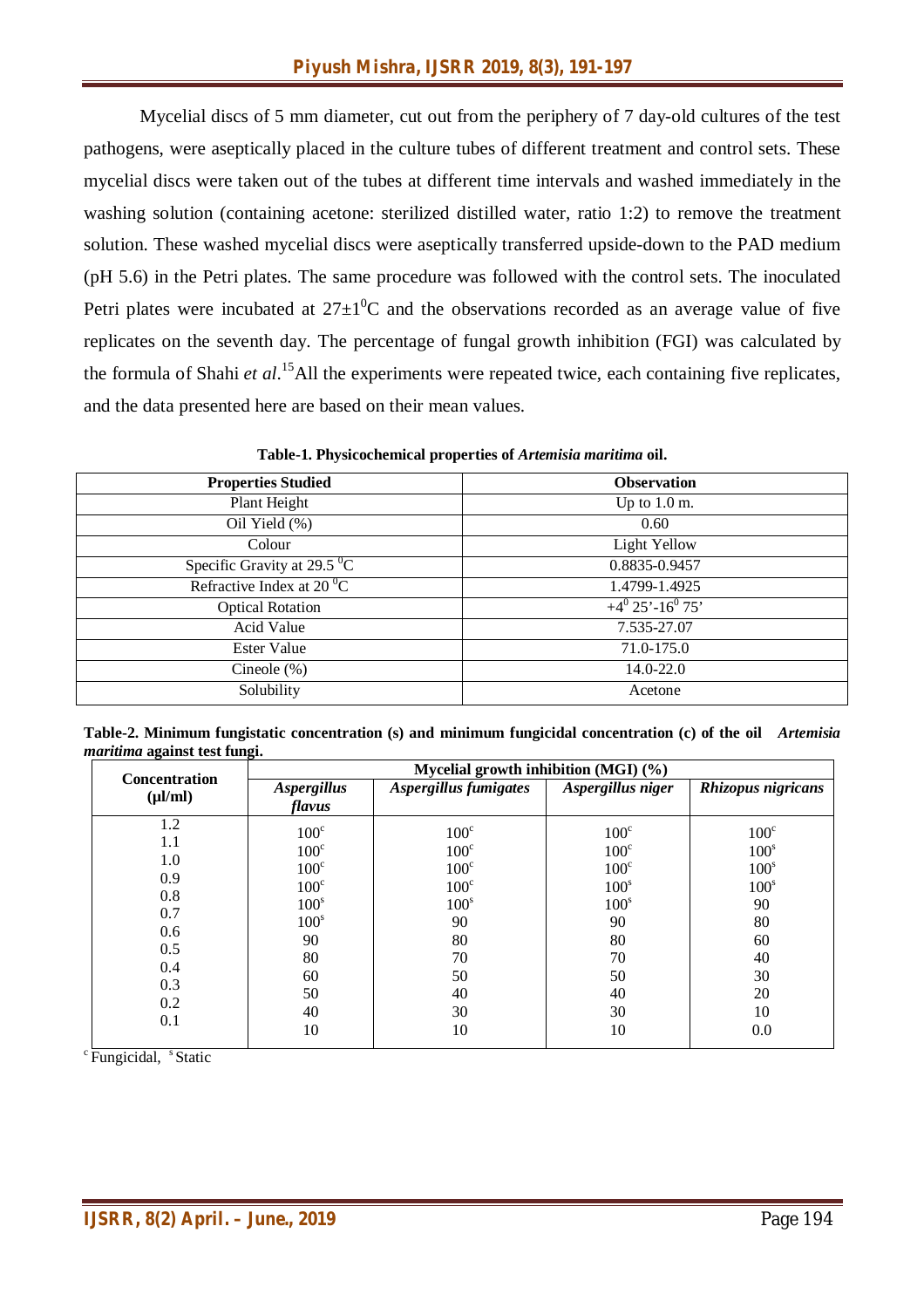|                                         | Mycelial growth inhibition (MGI) (%) |                          |                                 |                          |                                    |                          |                                |        |
|-----------------------------------------|--------------------------------------|--------------------------|---------------------------------|--------------------------|------------------------------------|--------------------------|--------------------------------|--------|
| <b>Minimum killing</b><br>time<br>(mkt) | <b>Aspergillus</b><br>flavus         |                          | <b>Aspergillus</b><br>fumigates |                          | <b>Aspergillus</b><br><b>Niger</b> |                          | Rhizopus nigricans             |        |
|                                         | PO                                   | <b>MCCs</b>              | PO                              | <b>MCCs</b>              | PO                                 | MCCs                     | $\boldsymbol{P}\boldsymbol{O}$ | MCCs   |
| 90m                                     | 100                                  | 100                      | 100                             | 100                      | 100                                | 100                      | 100                            | 100    |
| 80m                                     | 100                                  | 100                      | 100                             | 100                      | 100                                | 100                      | 100                            | 90     |
| 70m                                     | 100                                  | 100                      | 100                             | 90                       | 100                                | 90                       | 100                            | 80     |
| 60m                                     | 100                                  | 90                       | 100                             | 80                       | 100                                | 80                       | 100                            | $70\,$ |
| 50 <sub>m</sub>                         | 100                                  | 70                       | 100                             | 70                       | 100                                | 75                       | 100                            | 55     |
| 40m                                     | 100                                  | 50                       | 100                             | 50                       | 100                                | 45                       | 100                            | 40     |
| 30m                                     | 100                                  | 40                       | 100                             | 30                       | 100                                | $\overline{\phantom{a}}$ | 100                            | 25     |
| 60s                                     | 100                                  | $\blacksquare$           | 100                             | $\overline{\phantom{a}}$ | 100                                | ۰                        | 100                            |        |
| 30s                                     | 100                                  | $\blacksquare$           | 100                             | $\overline{\phantom{a}}$ | 100                                | $\blacksquare$           | 100                            |        |
| 20s                                     | 100                                  | $\overline{\phantom{a}}$ | 100                             | $\overline{\phantom{a}}$ | 100                                |                          | 100                            |        |
| 10s                                     | 80                                   | $\overline{\phantom{a}}$ | 90                              | $\overline{\phantom{a}}$ | 90                                 |                          | 85                             |        |
| 5s                                      | 50                                   | $\qquad \qquad -$        | 40                              | $\overline{\phantom{a}}$ | 40                                 | $\blacksquare$           | 40                             |        |
| 1s                                      | 30                                   | ÷,                       | 25                              | $\blacksquare$           | 20                                 |                          | 0.0                            |        |

| Table-3 Minimum killing times (mkt) of the oil Artemisia maritima against test fungi: |  |
|---------------------------------------------------------------------------------------|--|
|---------------------------------------------------------------------------------------|--|

PO (pure oil), MCCs (minimum fungicidal concentration)

## **RESULTS AND DISCUSSION**

The essential oil was extracted from the aerial parts of *Artemisia maritima* by hydro distillation using Clevenger's apparatus.<sup>17</sup>A clear light-yellow-colored oil on hydro distillation, yielded 0.6 % essential oil. The physicochemical properties of the oil are shown in Table 1. The minimum inhibitory concentration (MIC) was found at 0.7µl/ml against *Aspergillus flavus*, 0.8µl/ml against *A. fumigatus* and *A. niger* and 0.9µl/ml against the *Rhizopus nigricans* (Table -2). The essential oil was also found to be fungicidal at 0.9µl/ml against *Aspergillus flavus, and A. fumigatus,* 1.0µl/ml against *A. niger and* 1.20µl/ml against *Rhizopus nigricans* concentrations.(Table-2). The oil inhibited heavy doses of inocula which exhibited 100% mycelial growth at their respective fungicidal concentrations. The activity of the oil did not expire even up to 24 months storage and persisted up to  $70^{\circ}$ C. The pure oil (100%) killed the fungi in just 15-20 seconds, while at its minimum fungicidal concentration it required 70 minutes against *Aspergillus flavus*, 80 minutes against *A. fumigatus* and A*. niger* and 90 minutes against *Rhizopus nigricans* respectively (Table-3).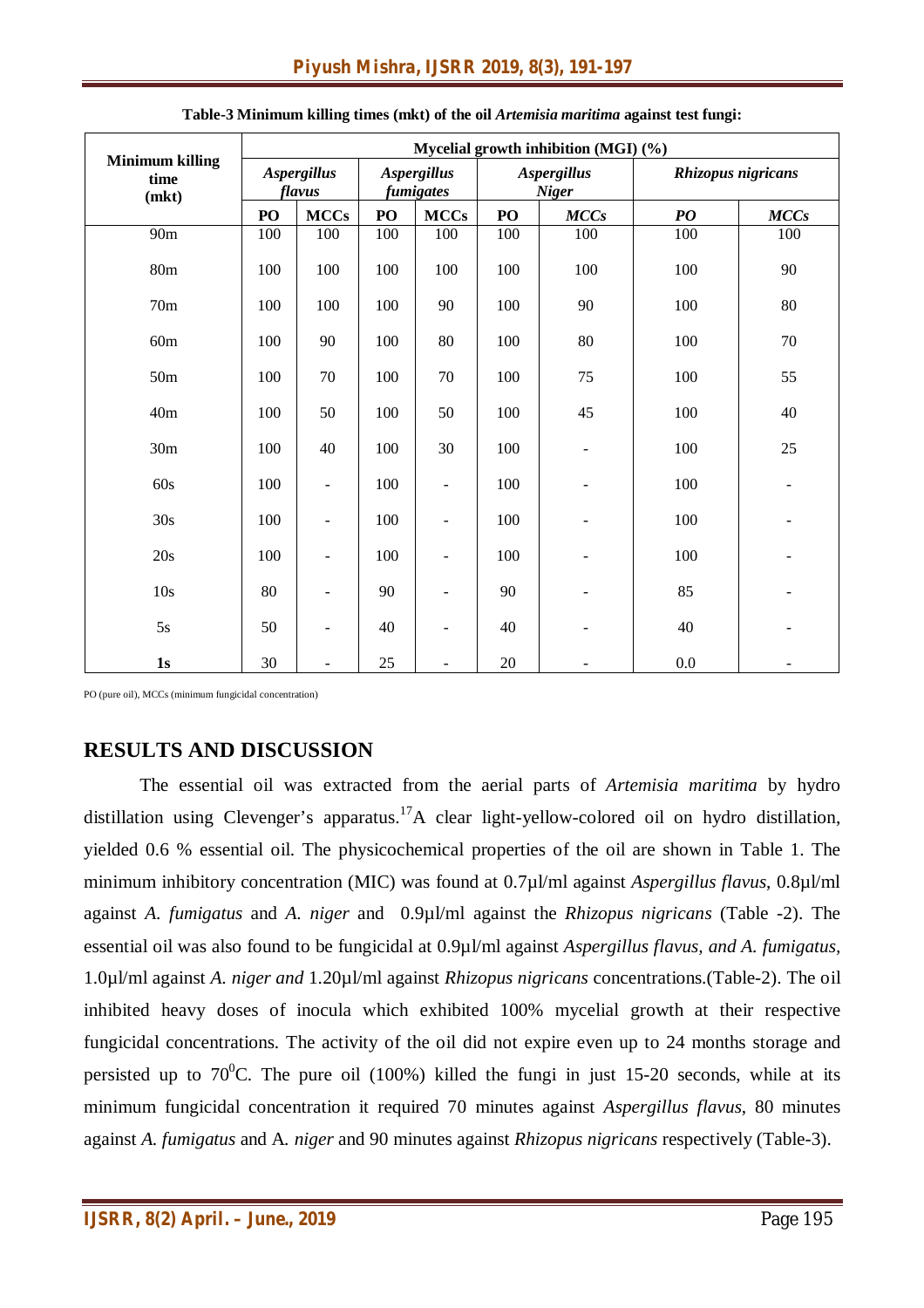The oil also showed a broad fungi toxic spectrum, inhibiting the mycelia growth of many other fungi *viz*. *Trchophyton rubrum, T. mentarophytes, Epidermatophyton floccosum, Microsporum gypseum, M. canis, Trichophyton tonsurans and T. violaceum*. As such, the essential oil has a potential effect against the food spoilage and mycotoxin producing fungi as well as human pathogenic fungi. This result shows the potential ability of *Artemisia maritima* oil to prevent the food spoilage caused by the fungi and can be used as a food preservative.

#### **CONCLUSION**

The essential oil of *Artemisia maritima* exhibiting strong toxicity against the test fungi causing food spoilage. The findings suggest that potential ability of *Artemisia maritima* oil to prevent the food spoilage caused by the fungi. The oil can be use as a food preservative because no any adverse effect on the human health.

#### **ACKNOWLEDGEMENT**

Authors are grateful to Prof. Anupam Dikshit, Ex. HOD Department of Botany, University of Allahabad for his inspiration, valuable suggestions and critical review. We are also thankful to BSI Allahabad for plant identification and its related information.

#### **REFERENCES**

- 1. Safati J., Jensen H. E. and Late J. P. Route of infections in bovine aspergillosis. J. Med. Vet. Mycol. 1996; 34: 379-383.
- 2. Sherertz R. J., Belani A. et al. Impact of air filtration on nosocomial *Aspergillus* infection. Am. J. Med.1987; 83: 709-718.
- 3. De Bock R., Gyssens I., Peetermans M. and Nolard N. *Aspergillus* in pepper. Lancet 1989; 2: 331-32.
- 4. Eccles N.K. and Scott G.M. *Aspergillus* in pepper. Lancet 1992; 339: 618
- 5. Vargas S., Hughes W. T. and Gionnini M. A. *Aspergillus* in pepper. Lancet 1989; 2: 881.
- 6. London K. W., Coke A. P. and Bumie J. P. et al. Kitchens as a source of *Aspergillus niger* infection. J.Hosp. Infect. 1996; 32: 191-198.
- 7. Elshafie A. E., Allawati T. and Albahrys. Fungi associated with black tea quality in the sultanate of Oman. Mycopathologia 1999; 145: 89-93
- 8. Beye F. Plant Res. Dev.1978; 7: 13-31.
- 9. Park, M. J. Gwak., K.S., Yang, I., Choi, et al. Antifungal activities of essential oils in *Syzygium aromaticum* (L) Merr.Et Perry and *Leptospermum petersonii* Bailey and their constituents against various dermatophytes. J Microbiol 2007; 45: 460-465.